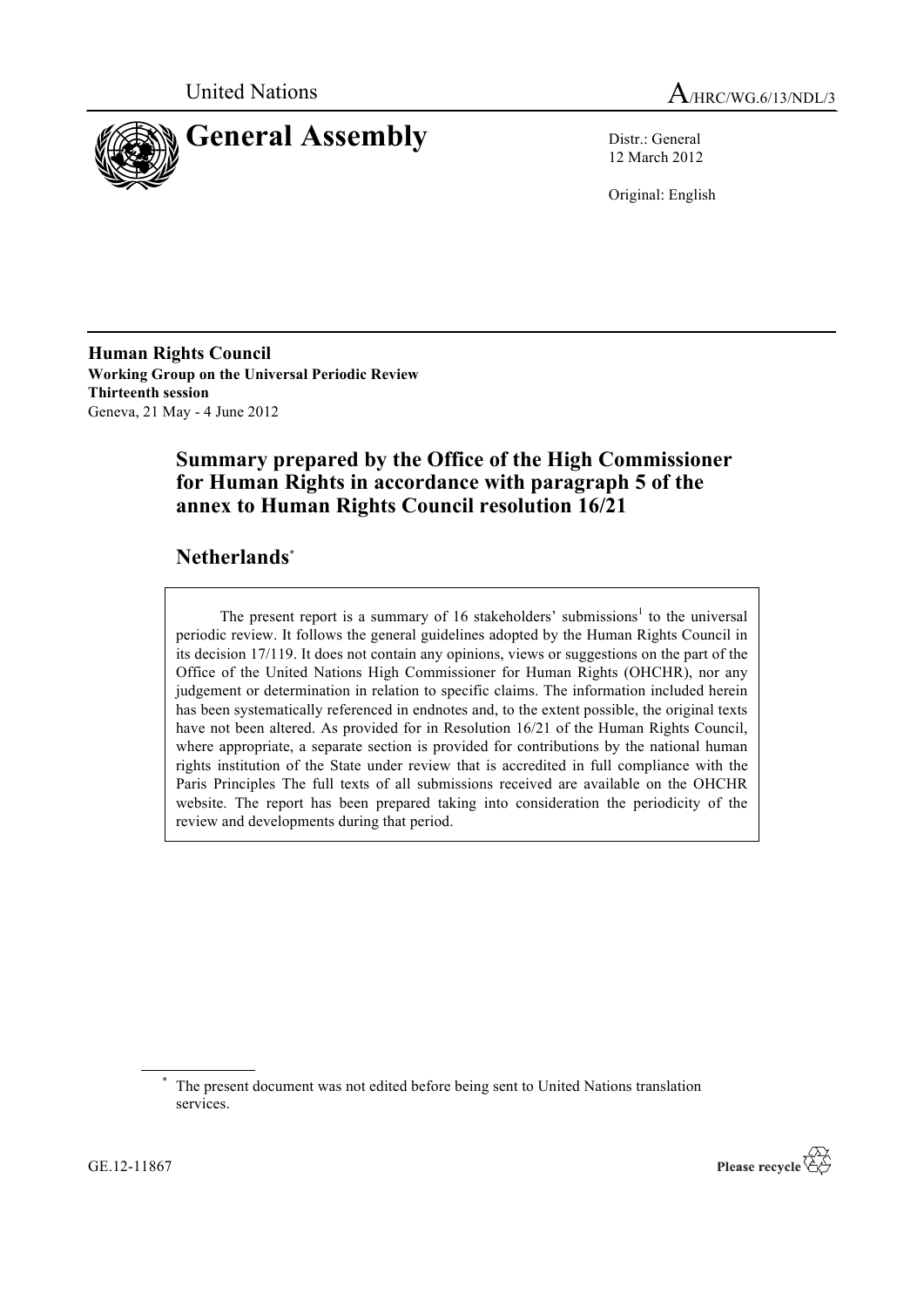# **I. Information provided by the accredited national human rights institution of the State under review in full compliance with the Paris Principles**

N/A

# **II. Information provided by other accredited national human rights institutions and other stakeholders**

# **A. Background and framework**

## **1. Scope of international obligations**<sup>2</sup>

1. NJCM (the Dutch Section of the International Commission of Jurists) welcomed that the Netherlands had ratified CED, OP-CAT and the OP-CRC-AC.<sup>3</sup>

2. NJCM recommended that the Netherlands be urged to ratify CRPD and the OP-ICESCR, and to sign and ratify OP-CRPD and ICRMW. Amnesty International and the Commissioner for Human Rights of the Council of Europe (CoE-Commissioner) made a similar recommendation.<sup>4</sup>

3. Joint Submission (JS) 2 and CoE-Commissioner recommended that the Netherlands withdraw its reservations with respect to CRC.<sup>5</sup>

### **2. Constitutional and legislative framework**

4. NJCM noted with concern that the Netherlands does not consider provisions on economic, social and cultural rights in international human rights treaties to be directly applicable by courts. Echoing recommendations made by various international and regional human rights mechanisms, NJCM recommended that the Netherlands be urged to reassess its current position that provisions in United Nations human rights instruments related to economic, social and cultural rights are not directly applicable.<sup>6</sup>

5. Noting that the Netherlands' legislation and policy often are not in line with its international human rights obligations, NJCM recommended that the Netherlands be urged to systematically assess the impact of its policies and legislation on human rights.<sup>7</sup>

6. Institutional and human rights infrastructure and policy measures

7. In JS5, the Equal Treatment Commission, the National Ombudsman of the Netherlands and the Ombudsman for Children noted the adoption of the Act establishing the Netherlands Institute for Human Rights. The Equal Treatment Commission will be in charge of the preparations for the establishment of this institution, which is expected to become operational in 2012 and will merge with the Institute.<sup>8</sup> Amnesty International (AI) regretted that this institution will lack litigation capacity vis-à-vis human rights violations and that most people living in the Caribbean parts of the Kingdom of the Netherlands will not have access to it.<sup>9</sup>

8. JS2 reported about the appointment of the first Ombudsman for Children by the Parliament in 2011.<sup>10</sup>

9. In JS5, the National Ombudsman of the Netherlands reported that the Netherlands planned to designate eleven inspectorates as the National Preventive Mechanism (NPM) for OP-CAT.<sup>11</sup> AI was concerned that even though the Inspectorate for Implementation of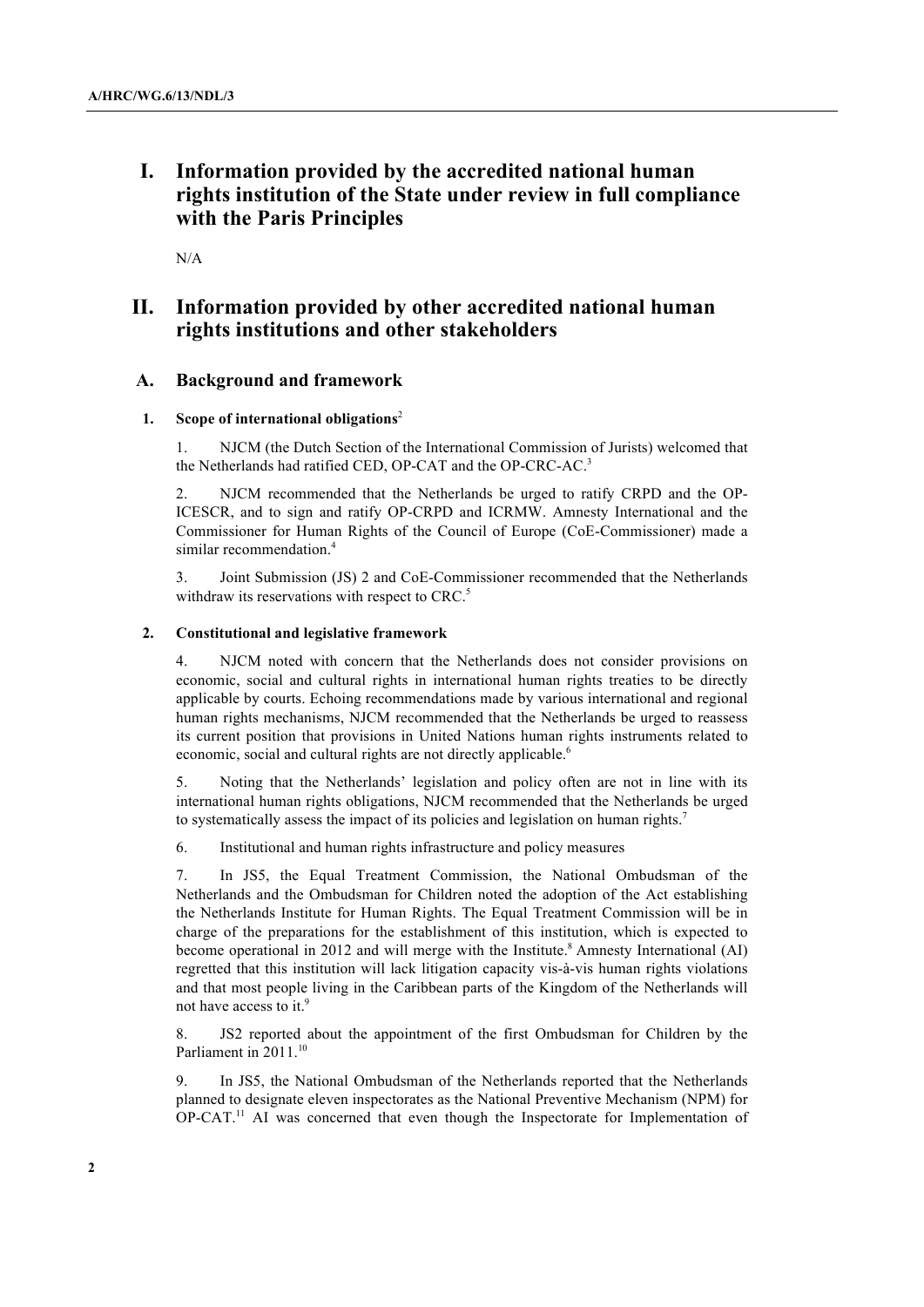Sanctions, which was given a coordinating role between existing monitoring bodies, operated relatively autonomously, it is still part of the Ministry of Security and Justice and therefore cannot be regarded as fully independent.<sup>12</sup> In JS5, the National Ombudsman of the Netherlands recommended that the Netherlands critically examine whether the currently envisaged NPM mechanism meets the requirements of OP-CAT and should broaden the scope of its considerations under OP-CAT beyond just criminal detention to all places where people are held against their will.<sup>13</sup> AI recommended the establishment of a NPM in accordance with the provisions of OP-CAT.<sup>14</sup>

10. AI regretted that the Netherlands had shown no intention of developing a national action plan on human rights. AI expressed concern that human rights perspectives were rarely included in policy making as a result of ambiguous distribution of human rights competences between ministries and other parts of the Government.<sup>15</sup> AI and CoE-Commissioner recommended that the Netherlands establish a national action plan for human rights.<sup>16</sup> Furthermore, AI recommended that the Netherlands ensure the effective and regular consultation between civil society and the Government on current and structural human rights concerns.<sup>17</sup>

11. In JS5, the Equal Treatment Commission, the National Ombudsman of the Netherlands and the Ombudsman for Children noted that the Netherlands has no coherent training programme on human rights for civil servants and made a recommendation to correct this situation.<sup>18</sup>

12. Noting an extensive network of bilateral investment treaties (BIT), the Centre for Research on Multinational Corporations (SOMO) stated that the Netherlands should develop a framework that stimulates responsible investments by Dutch companies in third countries.<sup>19</sup> SOMO recommended that the Netherlands include enforceable human rights clauses in BITs; critically assess and adapt the trade and investment promotion policies that support Dutch business abroad, including BITs and narrow the overly broad definitions of "investor" and "investment" currently used in BITs.<sup>20</sup>

# **B. Institutional and human rights infrastructure and policy measures**

# **Cooperation with treaty bodies**

13. NJCM expressed concern at the lack of implementation of and the failure to widely disseminate the recommendations made in the concluding observations of the United Nations human rights treaty bodies. NJCM recommended that the Netherlands be urged to: address the implementation of and follow-up on previously received recommendations in its reports to UN human rights treaty bodies and ensure wide dissemination of concluding observations.<sup>21</sup>

14. AI noted that the Government frequently fails to provide consolidated reports pertaining to the various parts of the Kingdom, including all overseas territories, to the United Nations Treaty Bodies despite it accepted the recommendation on this matter put forward during the universal periodic review. AI recommended that the Netherlands provide single consolidated reports regarding all parts of the Kingdom of the Netherlands when reporting to the treaty bodies.<sup>22</sup>

# **C. Implementation of international human rights obligations**

# **1. Equality and non-discrimination**

15. In JS5, the Equal Treatment Commission stated that the Netherlands had adopted a decentralized approach to counter discrimination and that municipalities had to create an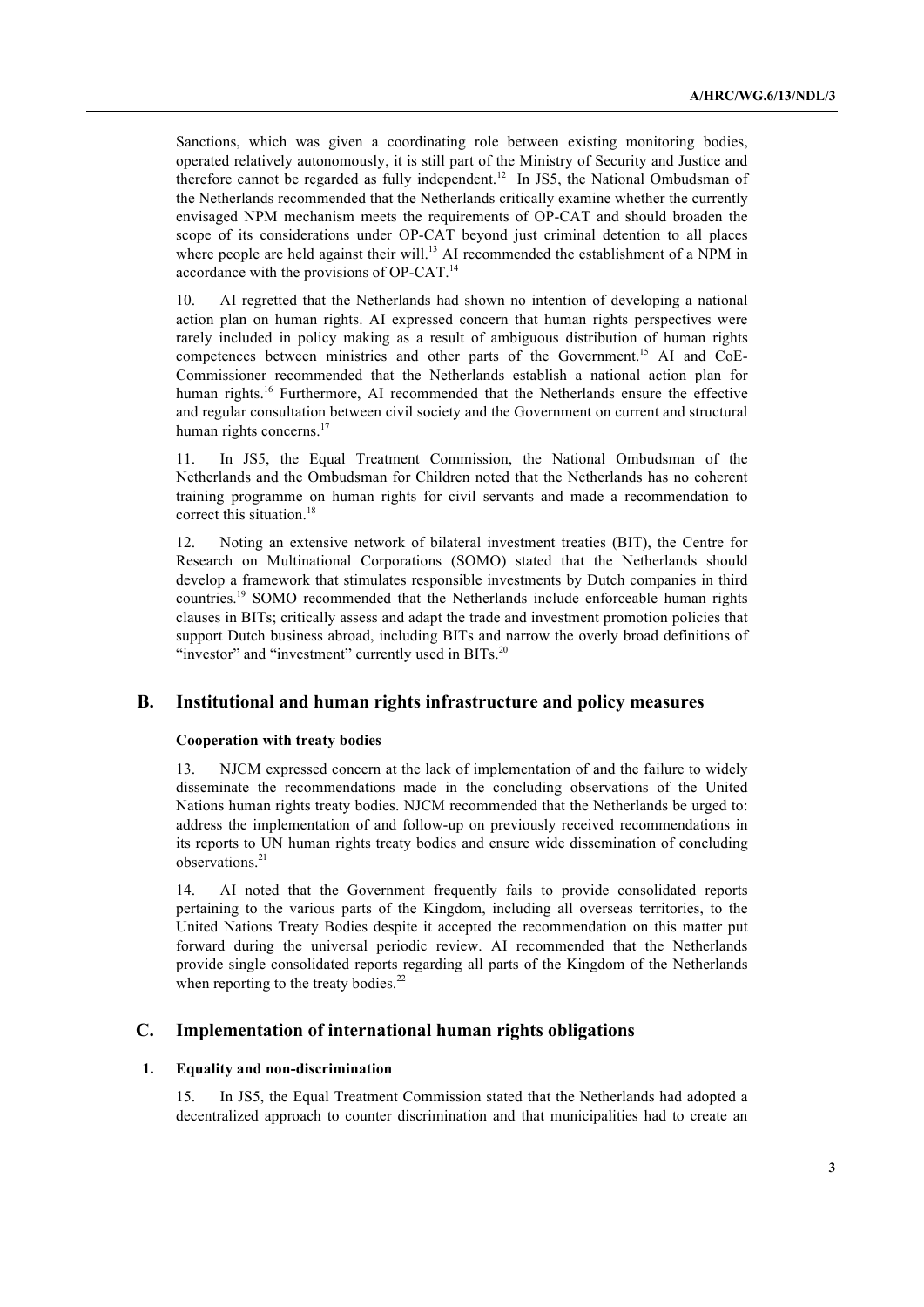anti-discrimination desk where citizens can lodge complaints about discrimination. It recommended that the Netherlands monitor its decentralized approach to antidiscrimination and evaluate the effects it has on all groups vulnerable to discrimination.<sup>23</sup> AI noted that the Government, with its limited and merely facilitation role that was adopted to counter discrimination, failed to address concerns about discrimination by the authorities, such as ethnic profiling by police and discrimination in the juvenile justice system.<sup>24</sup> In JS5, the Equal Treatment Commission recommended that a coherent and broad plan of action tackling discrimination be put back on the political agenda.<sup>25</sup> AI made a similar recommendation.<sup>26</sup>

16. AI stated that the General Equal Treatment Act (GETA), which guarantees nondiscrimination, was not fully consistent with regional and international human rights standards.<sup>27</sup> CoE-Commissioner made a similar observation.<sup>28</sup>

17. CoE-Commissioner welcomed the governmental policy document 'More opportunities for women: Emancipation policy 2008-2011' and commended the Government for regularly evaluating the implementation of each Ministry's women's equality policy. CoE- Commissioner considered this an example of good practice.<sup>29</sup>

18. Landelijk Overleg Minderheden-samenwerkinsverbanden (LOM) stated that discrimination based on ethnic origin (racism, including racism against indigenous Dutch citizens) was reportedly the most common form of discrimination.<sup>30</sup>

19. CoE-Commissioner reported that racism, xenophobia, intolerance against Muslims and anti-Semitism remained areas of concern.<sup>31</sup> The Advisory Committee on the European Framework Convention for the Protection of national Minorities (CoE-ACFC) reported that persons belonging to the Roma and Sinti minorities are reported to experience prejudice and discriminatory attitudes in a number of fields, including housing and education. It also mentioned about the reported increase use of racial profiling within the police.<sup>32</sup>

20. In JS5, the Equal Treatment Commission and the National Ombudsman of the Netherlands recommended that the Netherlands firmly and publicly reject discriminating policy proposals by public institutions and tackle Islamophobia by countering misrepresentation of facts by politicians.<sup>33</sup> In this regard, the Islamic Human Rights Commission (IHRC) mentioned the video produced by a Dutch parliamentarian and his statements which were described as inflammatory and an evident incitement to hatred. It stated that there are numerous examples where political and public figures, including mediai made discriminatory and discriminatory speech against Muslims and had not been punished.34 LOM expressed similar concerns regarding radical statements affecting ethnic minorities.<sup>35</sup>

21. CoE-Commissioner encouraged the Netherlands to raise awareness within the legal professions and police on the need to recognize aggravated circumstances specific to hate crimes and discrimination on all levels of prosecution and criminal procedures. The Commissioner was concerned about the lack of official statistics on common criminal offences with a discriminatory motive despite the legal obligation to register these offences.36 Furthermore, CoE-ACFC found that very few cases of racially-motivated offences had been brought to courts.<sup>37</sup>

22. LOM reported that the Government was working on a Bill that controls the admission and return of Dutch descendants from the Caribbean part of the Kingdom (Aruba, Curaçao, Sint Maarten). Since this Bill was not applicable to other Dutch descendants from outside the European part of the Netherlands, LOM believed that this constituted a direct form of discrimination based on race.<sup>38</sup>

23. Despite the low number of complaints related to sexual orientation or gender identity received by anti-discrimination bodies, CoE-Commissioner observed a number of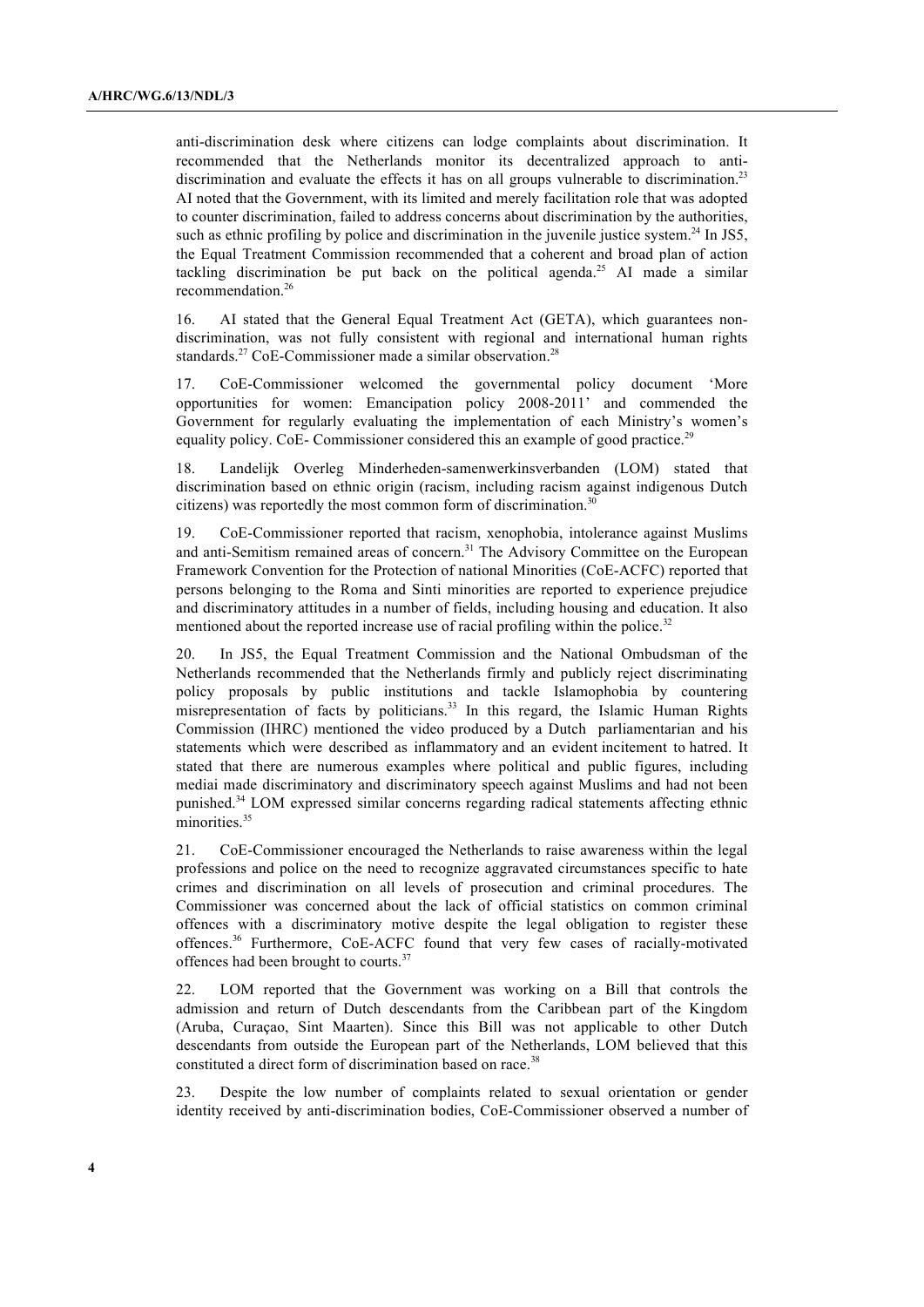worrying trends: social acceptance and safety of Lesbian, Gay, Bisexual and Transgender (LGBT) persons are under pressure and the number of LGBT persons being insulted, discriminated against or physically assaulted is reportedly growing.<sup>39</sup>

24. JS1 recommended that the Netherlands include sexual orientation as an explicit ground for non-discrimination in the Constitution. JS1 further recommended that gender identity and gender expression are included as explicit grounds of discrimination in the Constitution and in GETA.40 JS1 and CoE-Commissioner recommended that the Netherlands abolish the "sole fact construction" according to which religious schools may refuse and/or expel homosexual teachers and students.<sup>41</sup>

## **2. Right to life, liberty and security of the person**

25. In JS5, the National Ombudsman of the Netherlands mentioned that the police seem to regard handcuffing and the use of police dogs as standard practices, while in fact they are allowed to apply them only if there are particular reasons to do so. $42$ 

26. Noting the recommendation no. 78.6 put forward during the UPR and accepted by the Netherlands, AI referred to reported complaints of ill-treatment during expulsion of aliens from the Netherlands and highlighted the lack of transparency about investigations into such allegations.<sup>43</sup> In this respect, AI recommended that the Netherlands ensure that all allegations of ill-treatment and excessive use of force are independently, effectively and thoroughly investigated and that the outcome of the investigation is made public.<sup>44</sup>

27. AI reported that high numbers of asylum-seekers and irregular migrants were detained solely for immigration purposes. <sup>45</sup> NJCM expressed concerns at the poor conditions in these detention centres, the unreasonably long or unknown duration of their stay and the use of isolation cells as a punitive measure. 46 AI and CoE-Commissioner expressed similar concerns.<sup>47</sup> NJCM recommended that the Netherlands be urged to significantly decrease the number of people in migrant detention by creating appropriate alternatives and to improve the conditions in detention centres.<sup>48</sup> AI and CoE-Commissioner made similar recommendations.<sup>49</sup>

28. CoE-Commissioner stated that the persistence of violence against women, including domestic violence remained an area of concern, in particular against the most vulnerable groups, like migrant women. He encouraged the Government to continue to support services for victims of domestic violence to ensure that all victims of violence, including migrant women and children can access them effectively.<sup>50</sup>

29. While noting efforts undertaken by the Netherlands, in JS5, the National Ombudsman of the Netherlands noted that the number of child abuse cases was not decreasing. It recommended that the Netherlands pay more attention to the prevention of child abuse, notably by effectively targeting risk groups.<sup>51</sup>

30. The Global initiative to End All Corporal Punishment of Children (GIEACPC) reported that, although the prohibition of corporal punishment in all settings had been achieved in the European part of the Kingdom of Netherlands, full prohibition of corporal punishment had not been achieved in Aruba and in Netherlands Antilles.<sup>52</sup> GIEACPC expressed its hope that the Netherlands would be recommended to ensure that legislation be enacted as a matter of urgency to prohibit corporal punishment of children in all settings throughout the Kingdom.<sup>53</sup>

31. Noting that there was no comprehensive strategy to combat child trafficking, NJCM recommended that the Netherlands be urged to improve its strategy to combat child trafficking and child pornography, by means of thorough investigation, education of professionals and the establishment of relief centres.<sup>54</sup> JS2 recommended that the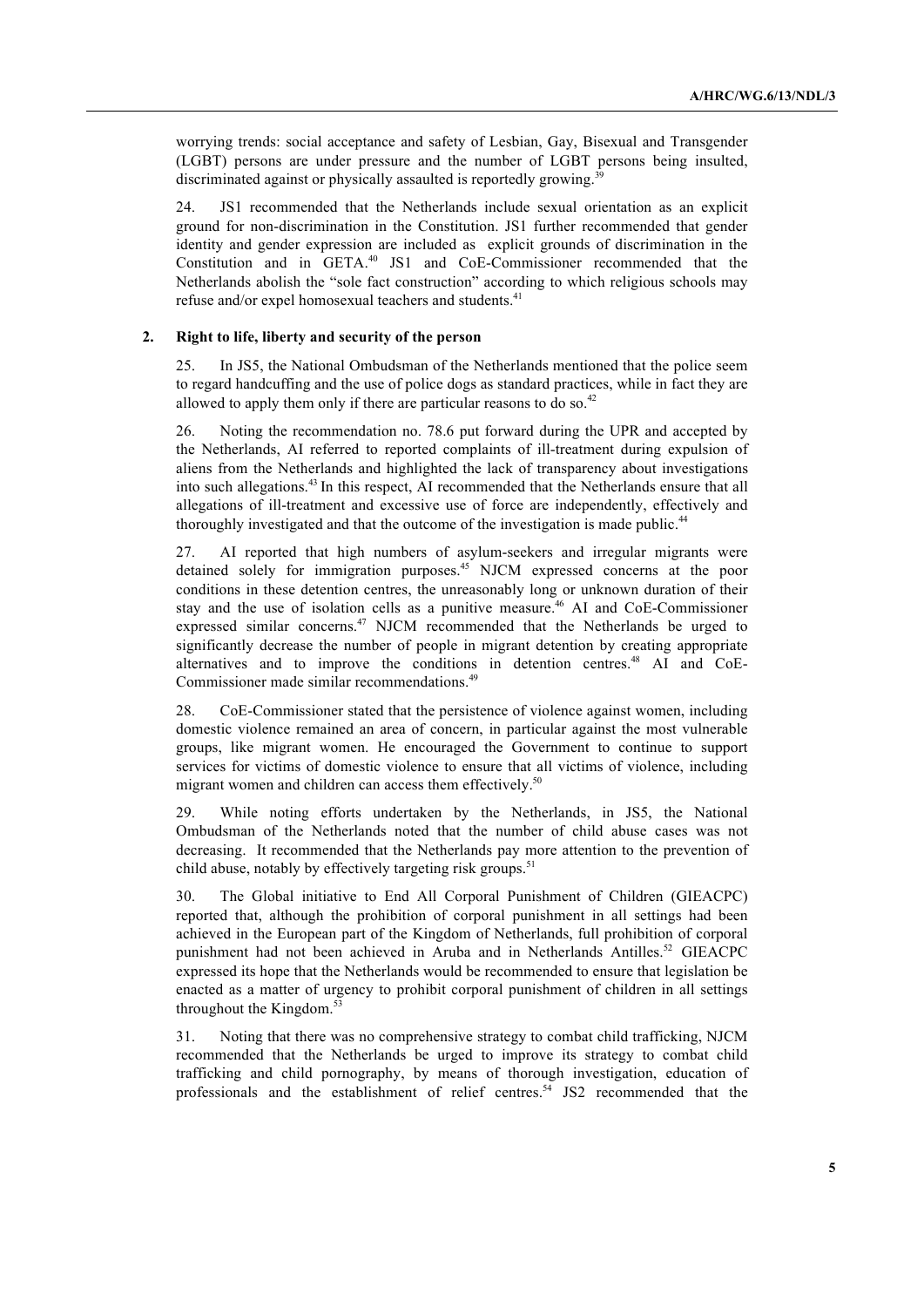Netherlands ensure adequate care and relief services for children and young people who are victims of sexual exploitation and trafficking.<sup>55</sup>

## **3. Administration of justice and the rule of law**

32. In JS5, the National Ombudsman of the Netherlands mentioned the Government proposal to raise court fees significantly and considered it as a barrier to access to justice to everyone.<sup>56</sup>

33. CoE-Commissioner noted that children aged 12 bear criminal responsibility. He recommended that the Netherlands increase the age of criminal responsibility and apply juvenile criminal law to all minors, even in serious offences.<sup>57</sup> In JS5, the Ombudsman for Children mentioned the Government's intention to adopt a criminal law for adolescents between 15 and 23 years, which will mean that juvenile criminal law, would no longer apply to 16- and 17-year-olds and maximum detention would increase from two to four years for them.<sup>58</sup>

34. NJCM and JS2 stated that the policy concerning youth criminal law focuses on strong punishment of minors, including deprivation of liberty, and mentioned the high percentage of children deprived of liberty being in pre-trial detention. JS2 stated that there are no alternatives for deprivation of liberty for minors.<sup>59</sup> CoE-Commissioner noted with concern the stiffening of the penalties for juveniles over the last years.<sup>60</sup> JS2 recommended inter alia introducing mediation and restorative justice to youth criminal law.<sup>61</sup> CoE-Commissioner urged the Government to ensure that all children in detention have access to the same quality of education as in the regular school system. $62$  LOM recommended that the Netherlands be requested to make every effort to prevent discrimination against young people belonging to ethnic minorities in the juvenile justice system.<sup>63</sup>

#### **4. Right to privacy, marriage and family life**

35. JS2 stated that demand for youth care has increased dramatically in recent years. The Government has invested in signalling problems but not in effective prevention of behavioural or educational risks and easily accessible support for children and parents. Many children and kids wait longer for a proper treatment than acceptable waiting periods. The need for more serious and specialised forms of youth care is growing. JS2 added that the Netherlands was working on a decentralisation of the youth care system which means that the municipalities will become operationally and functionally responsible for all kinds of youth care services. At the same time, the Government was introducing 'efficiency reductions' of approximately 9 per cent to the funds available for the youth policies. As a result the central Government will transfer less to the municipalities while the municipalities will have to deal with the costs of a major reorganisation and cutbacks in regular education and special education for children with disabilities.<sup>64</sup>

36. JS4 reported that many transgender persons had identity papers which did not match their lived gender as a result of the existing legal requirements for gender recognition.<sup>65</sup> JS1 recommended that the Netherlands abolish unnecessary conditions of sex reassignment including hormonal treatment, surgery and irreversible infertility prior to a change in gender registration.<sup>66</sup> Noting the proposed new draft law on gender recognition, JS4 reported about several shortcomings in the draft law, including a new requirement of an expert's affirmation for legal gender recognition.<sup>67</sup> JS4 recommended that the Netherlands improve the draft law on gender recognition and also ensure that health insurance covers all medical costs of transition.<sup>68</sup>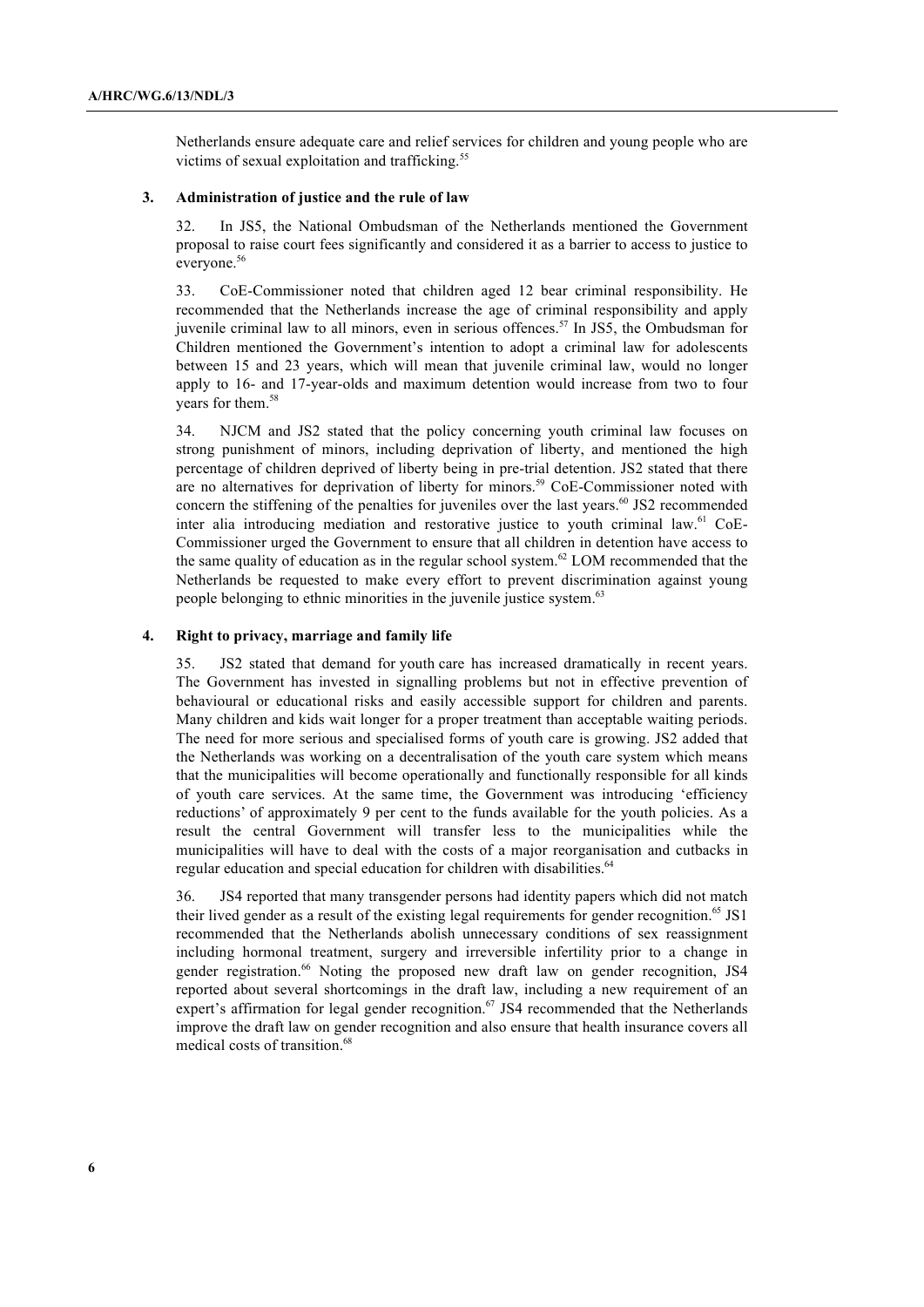## **5. Freedom of expression**

37. CoE-Commissioner stated that racism, including hatred against Muslims topped the statistics of discrimination on the Internet together with complaints about anti-Semitism. Hate against Muslims is one of the two largest categories of online hate speech.<sup>69</sup>

38. CoE-Commissioner was concerned that the debate on freedom of expression is influenced by fears of terrorism, as well as a fear of growing self-censorship in cultural and social life.<sup>70</sup>

39. Bits of Freedom (BOF) mentioned several legislative proposals, including the 2011 new copyrights policy proposal, which could ultimately lead to the restriction of access to information or even the monitoring and blocking of internet traffic. For example, the Government had launched draft legislation in 2010 which would give public prosecutors' office the authority to block access to information on the internet without judicial supervision.<sup>7</sup>

## **6. Right to work and to just and favourable conditions of work**

40. In JS5, the Equal Treatment Commission stated that the Netherlands had not implemented measures to address discrimination in the labour market. It recommended that the Government publicly and repeatedly voice its concern and disapproval regarding race discrimination in the labour market, make employers aware of their non-neutral selection behavior and address their responsibility to select in an ethnically neutral manner.<sup>72</sup> JS1 and JS4 also referred to discrimination against transgender people in the labour market.<sup>73</sup>

41. NJCM reported on the persistence of horizontal and vertical segregation in the labour market and on the concentration of women in the lower-paid service sectors. Furthermore, the unemployment rate for women was considerably higher than for men and a substantial pay gap still existed in all sectors.<sup>74</sup> NJCM recommended that the Netherlands ensure that women enjoy equal access to the labour market and equal pay for work of equal value. The Government should also encourage mothers of young children to continue their employment by increasing the options available for full-time and part-time child care benefits and appropriate after-school program.<sup>75</sup> In JS5, the Equal Treatment Commission, while referring to its 2011 survey indicating that women were less paid than men in general hospitals, recommended that Governmental entities, in their capacity of employers, be audited for meeting all legal equal pay standards.<sup>76</sup>

42. The European Committee of Social Rights (CoE-ECSR) concluded that there is no provision in legislation for reduced working hours, additional paid holidays or another form of compensation in dangerous and unhealthy occupations.<sup>77</sup> In JS5, the Equal Treatment Commission also referred to documented poor working conditions of migrant workers from Central and Eastern Europe. 78

# **7. Right to social security and to an adequate standard of living**

43. JS2 reported that poverty had risen, particularly affecting children, and that more families belonged to the group of the 'working poor'. JS2 recommended that Netherlands protect children from poverty and social exclusion caused by the financial crisis and cuts in governmental grants.<sup>79</sup>

# **8. Right to health**

44. JS4 stated that contraceptives were no longer reimbursed by the basic insurance for people over the age of 21 years since January 2011. It stated that girls belonging to some ethnic groups, young asylum seekers and girls with lower education are more at risk of teenage pregnancies. JS4 stated that a more integrated sexual reproductive health approach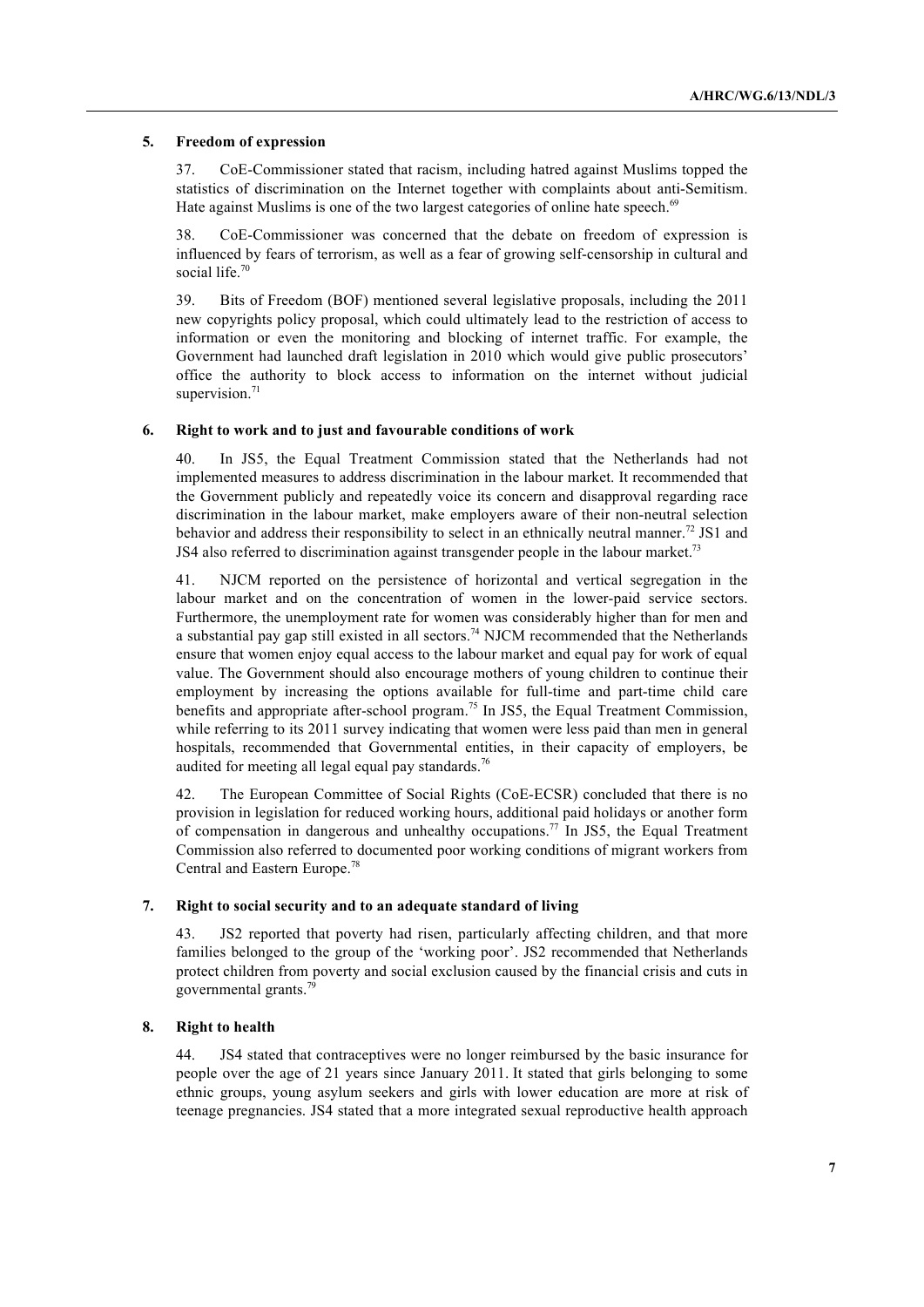in cooperation with the health care workers, public health centres and ethnic minorities can contribute to the prevention of teenage and unplanned pregnancies.<sup>80</sup>

45. LOM reported that women from ethnic minority groups, especially in poor neighbourhoods, frequently experience adverse pregnancy outcomes, such as premature births, lower birth weight, or even perinatal mortality.<sup>81</sup>

46. JS1 reported that the situation regarding health care for transgender people was troublesome. A waiting period of one year for access to transgender specific healthcare at the Amsterdam gender dysphoria care team is not exceptional. For transgender people that choose to undergo medical treatment, several medically necessary options are not available. Dutch treatment of transgender people is still based on a pathologising view on transgender. It recommended paying more attention to the health needs of transgender people and the depathologization of transgender identities.<sup>82</sup>

### **9. Right to education**

47. NJCM reported that, despite recommendations made by CRC and CERD to combat ethnic segregation in schools, the Government recently declared that it no longer considered combating ethnic segregation in schools a priority issue.<sup>83</sup> LOM referred to ethnic segregation in schools in –mixed' cities and stated that stated that pupils from ethnic minority groups were disproportionally referred to special education, partly because of behavioral and psychological problems. LOM considered that the discriminatory mechanism which lead to ethnic segregation in education have to be contested.<sup>84</sup> CoE-ACFC encouraged the Government to take further awareness-raising measures to highlight the role of schools in promoting mutual respect and understanding. They should make ethnically mixed classes attractive to parents, including by ensuring a constant quality to the education provided in these schools.<sup>85</sup>

48. NJCM and JS2 indicated that recent budget cuts in public expenditures will severely affect schools for children with special needs (such as handicapped and chronically ill children). 86

49. NJCM reported that the Netherlands has not introduced human rights education into regular school programs and has no National Action Plan on Human Rights Education. AI, JS2 and JS5 made a similar observation.<sup>87</sup> AI recommended that the Netherlands fulfil its obligation to provide human rights education to all pupils.<sup>88</sup>

50. JS4 indicated that the Government agreed to include education on sexuality and sexual diversity in primary and secondary school in November 2011.<sup>89</sup> JS1 recommended that the Netherlands include education on LGBT persons in schools.<sup>90</sup>

#### **10. Persons with disabilities**

51. JS3 referred to reported incidents where people with disabilities indicated that they were subjected to inhuman or degrading treatment in residential care institutions. Death of patients, serious neglect and degrading treatment occurred regularly.<sup>91</sup>

52. JS3 stated that a considerable number of children with disabilities live in institutions. As for persons with mental disabilities, JS3 reported about the lack of formal policies endorsing independent living and about the assumption in financial regulations that care facilities were to be shared through forced group living. JS3 added that, as a result, persons with mental disabilities could not live independently and have limited participation in their communities.<sup>92</sup>

53. JS3 reported that full accessibility of persons with disabilities to public transport will not be reached soon.<sup>93</sup> CoE-Commissioner urged that full access to all forms of public transport is guaranteed without applying financial impediments for persons with disabilities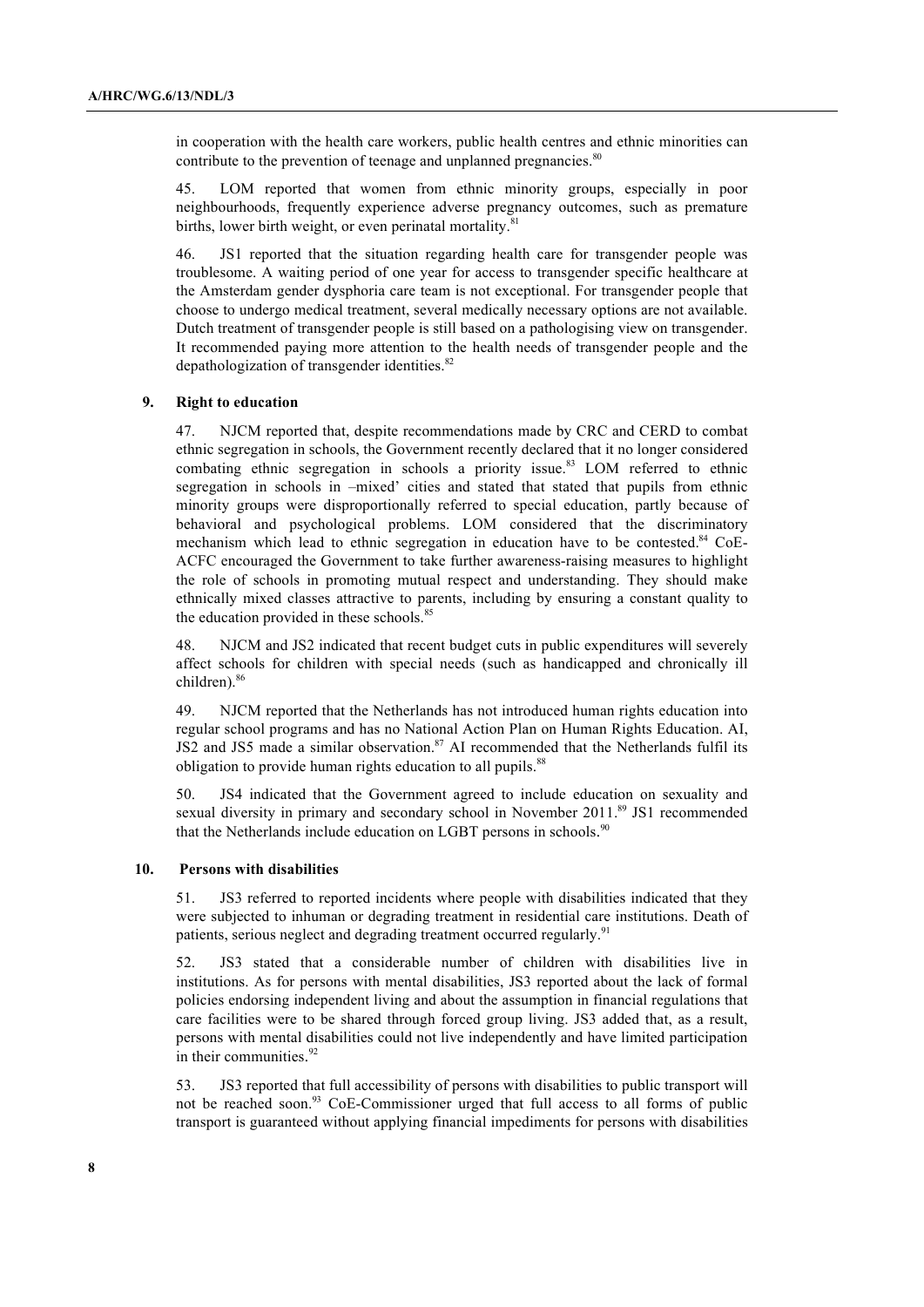and that the anti-discrimination legislation is extended to all forms of education, goods and services, public transport and social protection.<sup>94</sup>

54. JS4 further recommended that the Netherlands ensure that professionals working with people with a disability have adequate knowledge and skills to signal sexual abuse, and to support and treat victims of sexual abuse.<sup>95</sup>JS3 noted that special schools were no longer allowed to refuse pupils with intellectual disabilities on the ground of not being educable or being below a certain developmental level. JS3 referred to reports indicating that a number of children with severe disabilities were exempted from compulsory education and received care in daycare centers, and reported that not many children with intellectual disabilities attended mainstream schools. 96

#### **11. Minorities and indigenous peoples**

55. CoE-Commissioner stated that the Framework Convention for the Protection of National Minorities does not apply to the Roma and Sinti since the Netherlands does not recognize them as a national minority. CoE-Commissioner urged the Government to give recognition to the Roma and Sinti as a minority under the Convention.<sup>97</sup> CoE-ACFC made a similar observation.<sup>98</sup> Furthermore, CoE-Commissioner indicated receiving worrying though fragmented reports about the situation of Roma and Sinti, including information about problems with housing, high unemployment rates, health, school drop-out, discrimination on the labour market, problems with delivery of goods and services, and a negative image among the police and justice system.<sup>99</sup> CoE-ACFC found that there was no comprehensive policy that would address the multiple causes of Roma and Sinti marginalisation in a number of fields and it considered that the authorities should elaborate such a policy in consultation with the Roma and Sinti organisations.<sup>100</sup>

56. CoE-ACFC stated that measures have been taken to facilitate the use of Frisian in relations with the administration and the judiciary, teaching of Frisian is available in primary and secondary schools and instruction in Frisian is slightly increasing. Further efforts are however needed in terms of teacher training, supervision of Frisian teaching and the amount of teaching in Frisian needs to be further discussed with Frisian representatives in order to adequately meet their demands.<sup>101</sup>

#### **12. Migrants, refugees and asylum-seekers**

57. NJCM recommended that the Netherlands be urged to revoke measures that put aliens at risk of marginalization, in particular criminalisation of illegal entry and stay and to use international human rights standards as a guideline for new immigration policy. AI also recommended that the Netherlands refrain from criminalisation of irregular entry or stay.<sup>102</sup>

58. NJCM reported that various categories of aliens were forced to live under precarious conditions and have no right to social benefits such as health insurance. NJCM further noted that, although undocumented migrants have the formal right to access to basic health care, measures such as mandatory identification made claiming this right virtually impossible for them. <sup>103</sup> In JS5, the Equal Treatment Commission and the National Ombudsman of the Netherlands stated that the position of immigrants and migrant workers merited special attention. 104

59. NJCM stated that the migration authorities do not take into consideration the best interests of children and thus, migrant families with children are strongly affected by the enforcement of the return policy.<sup>105</sup> In JS5, the Ombudsman for Children recommended that the Dutch Immigration Service consider the interests of the child, when an asylum request of the parents is under consideration. The level of a child's integration in society and the presence of (psychological) damage should be criteria that are used to judge the asylum request.<sup>106</sup> Furthermore, JS2 recommended that the Netherlands ensure that families with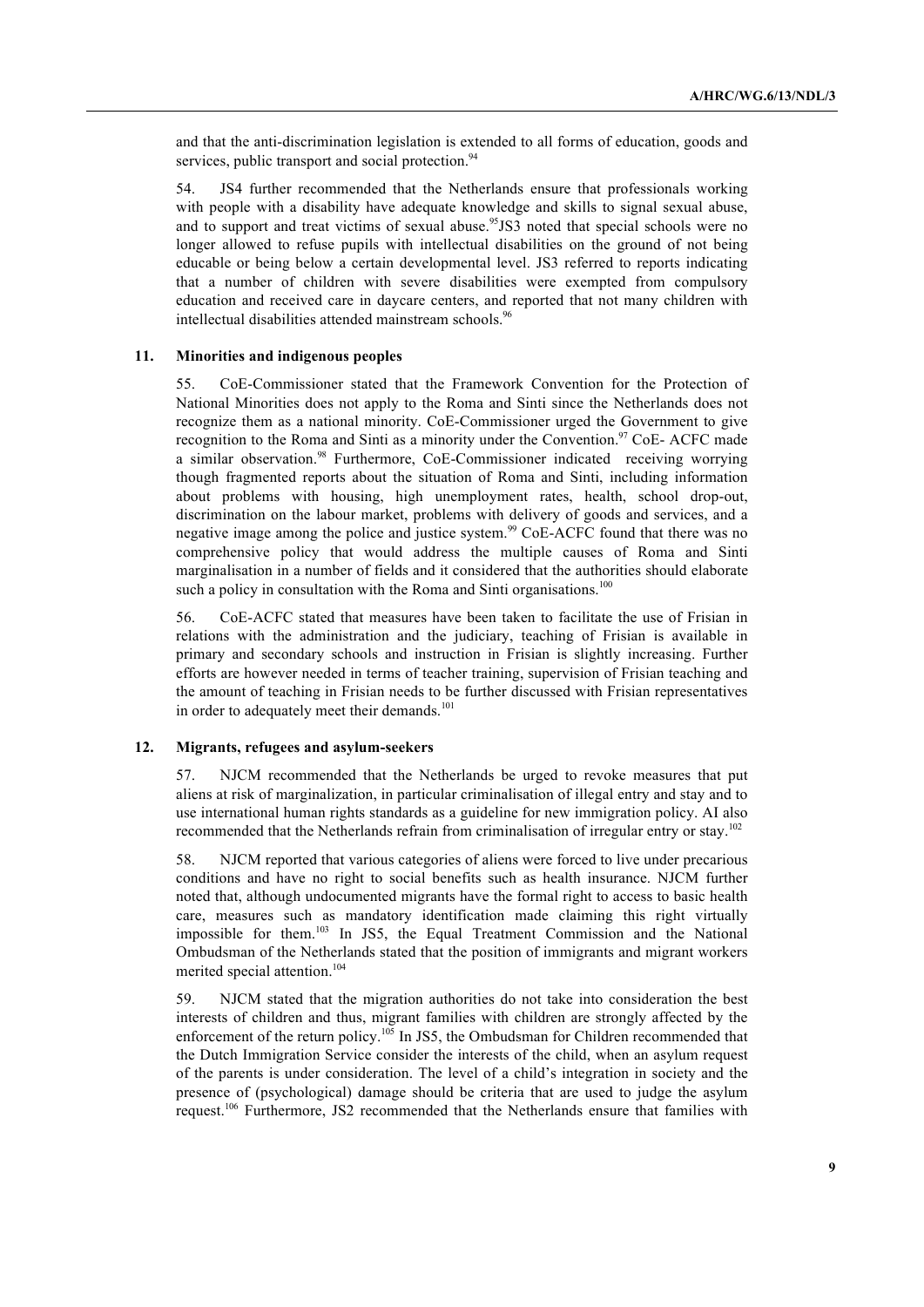children, while their asylum applications are being processed, always have access to child friendly shelters.<sup>107</sup>

60. NJCM mentioned that legislation required from aliens to take an integration exam abroad, the level of which has recently been raised and noted the specific problems it raised for illiterate persons and individuals with particular health problems. NJCM stated that such requirement caused families to be separated for long periods of time.<sup>108</sup> Similarly, LOM and CoE Commissioner referred to several barriers hindering the family reunification.<sup>109</sup> CoE-Commissioner recommended that the Netherlands review current entry conditions for family reunification and formation to ensure that tests, fees and age requirements do not amount to a disproportionate obstacle.<sup>110</sup>

61. While referring to the increasing number of non-Dutch nationals permanently residing in the Netherlands over years, LOM concluded that the requirements imposed by the Government to grant citizenship, such as high fees and the naturalisation test/integration requirement had become an impregnable barrier for a large group of people.<sup>111</sup>

62. Referring to recommendation put forward during the UPR to review the asylum determination procedure, AI noted the amendments to the Aliens Act that provided for a new general eight-day processing procedure for asylum claims, with the possible extension to 14 days. AI was concerned that the new procedure might not allow asylum-seekers to adequately substantiate their claims within the limited time allowed, thereby increasing the risk of their forcible return in violation of the principle of *non-refoulement*. 112

63. JS1 referred to the situation of LGBTI asylum seekers and notably recommended that the Netherlands follow its own policy rules and abolish "discretion requirement" arguments.<sup>113</sup>

#### **13. Human rights and counter-terrorism**

64. In JS5, the Dutch Data Protection Authority stated that the new legislation and measures adopted in response to terrorist attacks have their effect on the protection of the private lives and personal data of all citizens and residents.<sup>114</sup> Similarly, BOF and Privacy First Foundation (SPF) considered several measures introduced in the name of antiterrorism violation of the right to privacy protected by the international and regional human rights instruments.<sup>115</sup> BOF and SPF recalled the recommendation, which was accepted by the Netherlands made during the UPR to revise all-anti-terrorism legislation to bring it in line with the human rights standards.<sup>116</sup>

65. In this respect, in JS5, the Dutch Data Protection Authority stated that citizens are obliged to submit a large number of personal details to the Government. The Government also gathers data from private parties and links all such date without informing citizens. It stated that personal data are stored in many databases and it has not been clear who has access to which databases and for what purposes. There are also not clearly defined retention periods. The large scale data collection and the use of profiles cause risks of infringements of the right to privacy. NJCM made similar observations and informed about planned additional measures of the Government in this respect.<sup>117</sup> SPF stated that digital profiles can be extremely detailed and that profiling can easily lead to discrimination and 'steering' of persons in pre-determined directions, depending on the 'categories' their profiles 'fit into' and without the persons in question being aware of this.<sup>118</sup> SPF provided further details on other similar measures and demonstrated their implication on the rights to privacy.119 So did Burgerrechtenvereniging Vrijbit (Vrijbit) and Stichting Meldpunt Misbruik Identificatioeplicht (Meldpunt ID-nee) with regard to a number of thesemeasures.<sup>120</sup>

66. Furthermore, BOF and NJCM reported that the Netherlands lacked an overarching privacy framework for the evaluation of its legislation and policies.<sup>121</sup> In JS5, the Dutch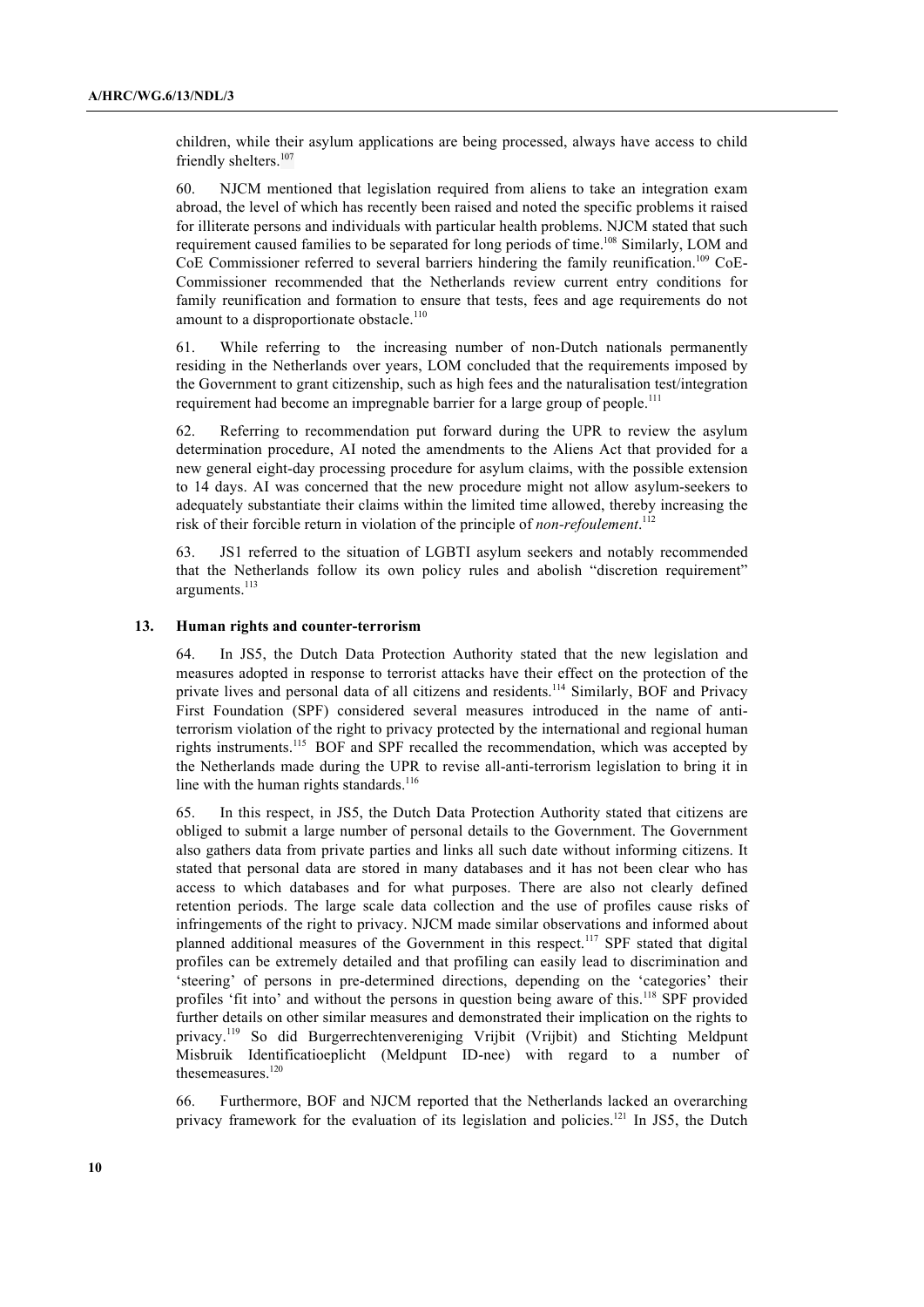Data Protection Authority recommended that the Netherlands conduct an analysis on the impact on privacy prior to plan large-scale data processing systems.<sup>122</sup> BOF and NJCM also recommended that all privacy restricting policies should be periodically reviewed and evaluated after their implementation.<sup>123</sup> Meldpunt ID-nee made similar recommendations.<sup>124</sup> BOF recommended that the Netherland be urged to develop a set of criteria for all policies restricting the right to privacy. The set of criteria would have to ensure that each potential privacy restriction is necessary in a democratic society and proportionate towards a legitimate aim.125In JS5, the National Ombudsman of the Netherlands further recommended that the Netherlands guarantee its citizens the right to consult and correct the registration of their personal data in Government systems. <sup>126</sup>

67. In JS5, the Dutch Data Protection Authority recommended that the Netherlands continually assess the implications of counter-terrorism measures and practice on human rights and decide on the continuation of the applicable legislation.<sup>127</sup> Similarly, CoE-Commissioner recommended that the Netherlands review the anti-terrorism measures to ensure that they fully comply with international human rights standards and ensure that anti-terrorism measures, such as telephone tapping and disturbance of an individual, are subject to full judicial oversight and offer effective procedural safeguards to suspects.<sup>128</sup>

#### **14. Situation in or in relation to specific regions or territories**

68. LOM reported that, since 10 October 2010 new constitutional arrangements existed in the Kingdom of the Netherlands and that the Netherlands was responsible for guaranteeing the human rights situation in the Caribbean part of the Kingdom. LOM recommended that the Netherlands be urged to prioritise the situation of children on the islands of Bonaire, Saint Eustatius and Saba, and to actively cooperate with the countries, i.e. Aruba, Curaçao and Saint Maarten, to improve the overall human rights situation.<sup>129</sup>

*Notes*

 $<sup>1</sup>$  The stakeholders listed below have contributed information for this summary; the full texts of all</sup> original submissions are available at: www.ohchr.org.

### *Civil society*

| AI              | Amnesty International, London, United Kingdom of Great Britain and      |  |  |
|-----------------|-------------------------------------------------------------------------|--|--|
|                 | Northern Ireland:                                                       |  |  |
| <b>BOF</b>      | Bits of Freedom, Amsterdam, The Netherlands;                            |  |  |
| <b>GIEACPC</b>  | Global initiative to End All Corporal Punishment of Children, London,   |  |  |
|                 | United Kingdom of Great Britain and Northern Ireland;                   |  |  |
| <b>IHRC</b>     | Islamic Human Rights Commission, Wembley, United Kingdom of             |  |  |
|                 | Great Britain and Northern Ireland;                                     |  |  |
| JS1             | Joint Submission 1 by COC Netherlands, Transgender Network              |  |  |
|                 | Netherlands and ILGA-Europe; The Netherlands/Belgium;                   |  |  |
| JS <sub>2</sub> | Joint Submission 2 by Defence for Children and ECPAT Netherlands,       |  |  |
|                 | Leiden, The Netherlands;                                                |  |  |
| JS3             | Joint submission 3 by Perspectief Foundation and National Democratic    |  |  |
|                 | Association Inclusion Netherlands; The Netherlands;                     |  |  |
| JS4             | Joint submission 4 by Rutgers WPF and the Sexual Rights Initiative, The |  |  |
|                 | Netherlands;                                                            |  |  |
| <b>LOM</b>      | Landelijk Overleg Minderheden-samenwerkinsverbanden, on behalf of       |  |  |
|                 | Moluccan Consultative Body (BUAT), Chinese Consultative Body            |  |  |
|                 | (IOC), Turkish Consultative Body (IOT), Southern European               |  |  |
|                 | Consultative Body (LIZE), Caribbean Dutch Consultative Body             |  |  |
|                 | (OCaN), Surinamese Consultative Body (SIO), Moroccan Dutch              |  |  |
|                 | Consultative Body (SMN), Utrecht, The Netherlands, (joint submission);  |  |  |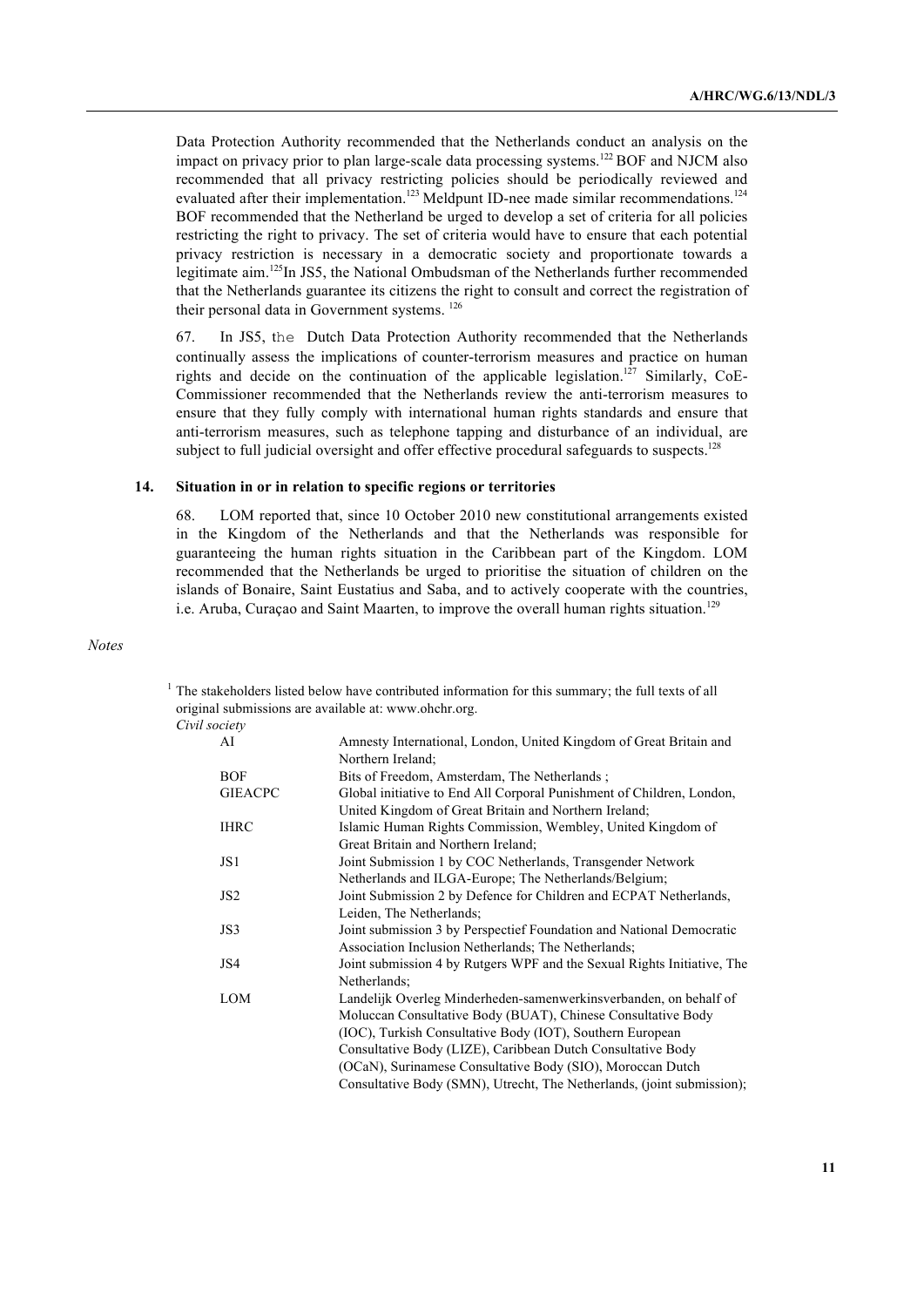| Meldpunt ID-nee                         | Stichting Meldpunt Misbruik Identificatioeplicht, Utrecht, The<br>Netherlands;       |
|-----------------------------------------|--------------------------------------------------------------------------------------|
| <b>NJCM</b>                             | International Commission of Jurists - Dutch Section on behalf of Aletta -            |
|                                         | Institute for Women's History; ASKV/Steunpunt Vluchtelingen                          |
|                                         | (Support Organisation for Refugees); Bits of Freedom; Caribbean                      |
|                                         | Dutch Consultative Body (OCaN); Defence for Children - the                           |
|                                         | Netherlands; Doctors of the World - the Netherlands; Dutch Coalition                 |
|                                         | on Disability and Development (DCDD); Dutch Refugee Council;                         |
|                                         | Dutch Section of the International Commission of Jurists (NJCM);                     |
|                                         | ECPAT - the Netherlands; E-Quality - Information Centre for Gender,                  |
|                                         | Family and Diversity Issues ; FIAN Netherlands - FoodFirst Information               |
|                                         | and Action Network; Johannes Wier Foundation for Health and Human                    |
|                                         | Rights ; Justitia et Pax - the Netherlands ; LOS Foundation (National                |
|                                         | Support Organisation for Undocumented Migrants); Moluccan                            |
|                                         | Consultative Body (BUAT); Moroccan Dutch Consultative Body                           |
|                                         | (SMN); MOVISIE; Netherlands Platform on Human Rights Education;                      |
|                                         | Platform Bescherming Burgerrechten (Platform for the Protection of                   |
|                                         | Civil Rights); Southern European Consultative Body (Lize);                           |
|                                         | Surinamese Consultative Body (SIO); TIYE International; Turkish                      |
|                                         | Consultative Body (IOT); YWCA - the Netherlands; The Netherlands,                    |
|                                         | (joint submission);                                                                  |
| SOMO                                    | Centre for Research on Multinational Corporations; Amsterdam, The                    |
|                                         | Netherlands;                                                                         |
| <b>SPF</b>                              | Privacy First Foundation (Stichting Privacy First, SPF); Amsterdam, The              |
|                                         | Netherlands;                                                                         |
| <b>VRIJBIT</b>                          | Burgerrechtenvereniging Vrijbit, Utrecht, The Netherlands;                           |
| National Human Rights Institution       |                                                                                      |
| JS5                                     | Joint Submission 5 by The Equal Treatment Commission (CGB)                           |
|                                         | together with The National Ombudsman of the Netherlands, The                         |
|                                         | Ombudsman for Children and, The Dutch Data Protection Authority;                     |
|                                         | Utrecht, The Netherlands;                                                            |
| Regional intergovernmental organization |                                                                                      |
| CoE                                     | Council of Europe, France, Strasbourg                                                |
|                                         | CoE-Commissioner: Report by the Council of Europe Commissioner for Human Rights, on  |
|                                         | his visit to the Netherlands, 21-25 September 2008, CommDH(2009)2,<br>11 March 2009: |
| CoE-ECSR:                               | European Committee of Social Rights, Conclusions XIX-3(2010)                         |
|                                         | (Netherlands), Articles 2, 4, 5, 6, 21, 22, 26, 28 and 29 of the Revised             |
|                                         | Charter, December 2010;                                                              |
| CoE-ACFC:                               | Advisory Committee on the Framework Convention for the Protection of                 |
|                                         | National Minorities, Opinion on the Netherlands, adopted on 25 June                  |
|                                         | 2009, ACFC/OP/I(2009)002, 17 February 2010.                                          |
|                                         | $2$ The following abbreviations have been used for this document:                    |
| OP-ICESCR                               | Optional Protocol to ICESCR                                                          |
| OP-CAT                                  | Optional Protocol to CAT                                                             |
| <b>CRC</b>                              | Convention on the Rights of the Child                                                |
| OP-CRC-AC                               | Optional Protocol to CRC on the involvement of children in armed                     |
|                                         | conflict                                                                             |
| OP-CRC-SC                               | Optional Protocol to CRC on the sale of children, child prostitution and             |
|                                         | child pornography                                                                    |
| <b>ICRMW</b>                            | International Convention on the Protection of the Rights of All Migrant              |
|                                         | Workers and Members of Their Families                                                |
| <b>CRPD</b>                             | Convention on the Rights of Persons with Disabilities                                |
| OP-CRPD                                 | Optional Protocol to CRPD                                                            |
| CED                                     | International Convention for the Protection of All Persons from Enforced             |
|                                         | Disappearance                                                                        |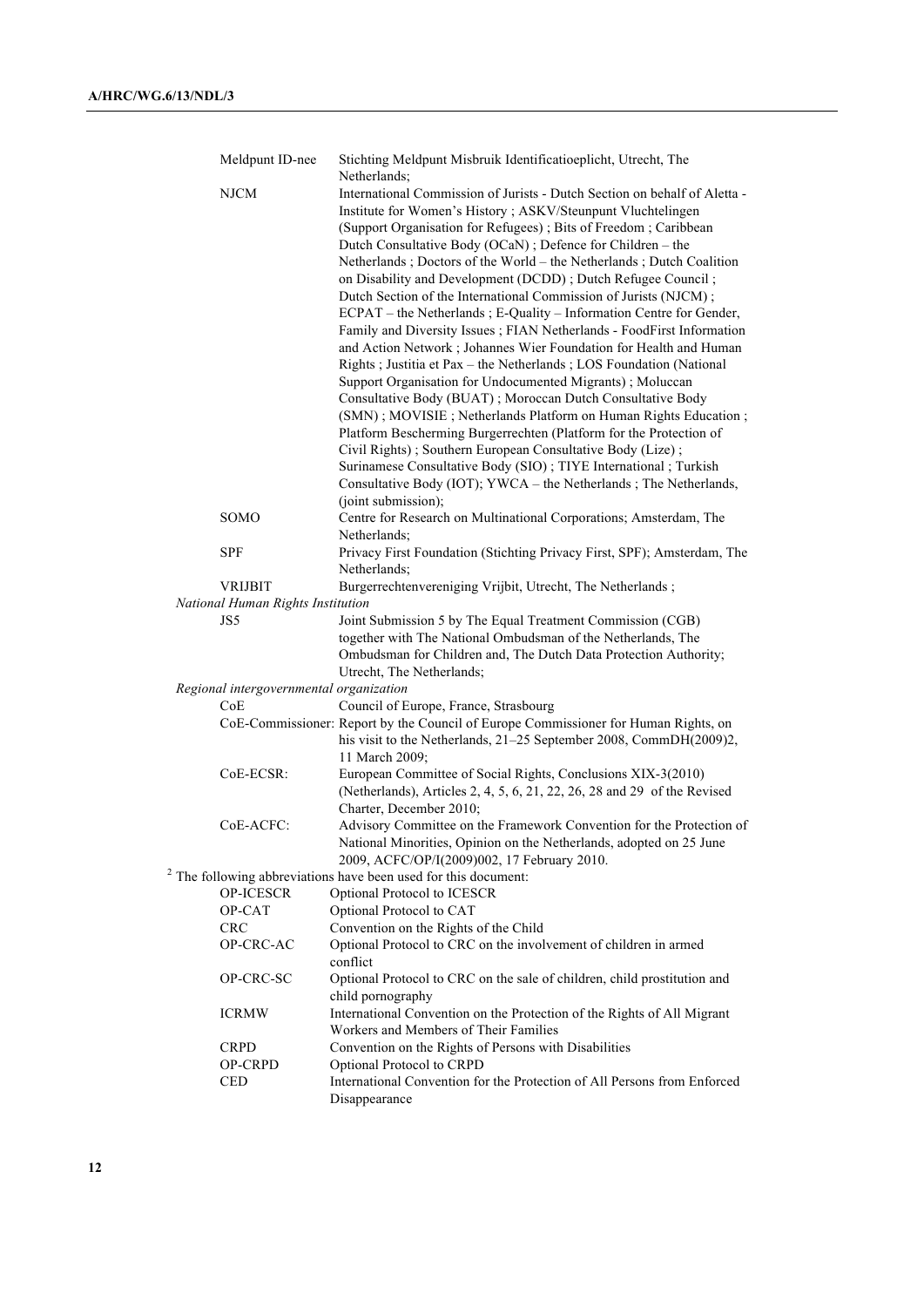- NJCM, p. 3; see also JS2, p. 4.
- NJCM, p. 4 ; AI, p. 5; CoE-Commissioner, paras. 9 and 138, see also JS5, para. 45.
- JS2, p. 4 ; see also JS5, para. 39; CoE-Commissioner, paras. 9 and 98.
- NJCM, p. 4; see also CoE-Commissioner, paras. 12-14.
- $^7$  NJCM, p. 5.
- $8 \text{ JS5, para. } 4$ ; see also JS2, p. 4.
- AI, p. 3.
- JS2, p. 4.
- JS5, para. 46.
- AI, p. 2.
- <sup>13</sup> JS5, para. 46.
- $^{14}$  AI, p. 5.
- <sup>15</sup> AI, p. 2; see also CoE-Commissioner, paras.  $34-36$ .
- $^{16}$  AI, p. 5; CoE-Commissioner, p. 41.
- AI, p. 5.
- JS5, para. 44.
- SOMO, paras. 5-6.
- SOMO, paras. 12-16.
- NJCM, pp. 4-5.
- <sup>22</sup> AI, p. 2 and 5.
- <sup>23</sup> JS5, para. 30..
- AI, p. 4.
- JS5, para. 30.
- AI, p. 6.
- AI, p. 4.
- CoE-Commissioner, paras. 125-126.
- CoE-COmmissioner, para. 133.
- LOM, p. 3.
- CoE-Commissioner, para. 154.
- <sup>32</sup> CoE-ACFC, paras. 47, 47, 49, 53-54 and 101.
- JS5, p. 3 ; see also ACFC, paras. 37-38.
- <sup>34</sup> IHRC, pp. 2-3.
- LOM, p. 3.
- CoE-Commissioner, paras. 131-132.
- CoE-ACFC,paras. 42-45 and 98.
- LOM,p. 6.
- CoE-Commissioner, para. 142.
- JS1, p. 3.
- JS1, pp. 1-2 ; CoE-Commissioner, paras. 127-128 and p. 42.
- JS5, para. 18.
- AI, p. 1.
- AI, pp. 5-6.
- AI, p. 3; see also NJCM, p. 7.
- NJCM, p. 7.
- $^{47}$  AI, p. 4; CoE-Commissioner, paras. 53-60.
- NJCM, p. 8..
- AI, p. 6, CoE-Commissioner, para.63.
- CoE Commissioner, para. 135, see also JS4, para. 6.
- JS5, para. 41.
- GIEACPC, p. 2; see also CoE-Commissioner, para. 100.
- GIEACPC, p. 1; see also CoE-Commissioner, p. 42.
- NJCM, p. 10.
- JS2, p. 8.
- JS5, para. 16.
- CoE-Commissioner, para. 110 and p. 42.
- JS5, para. 39.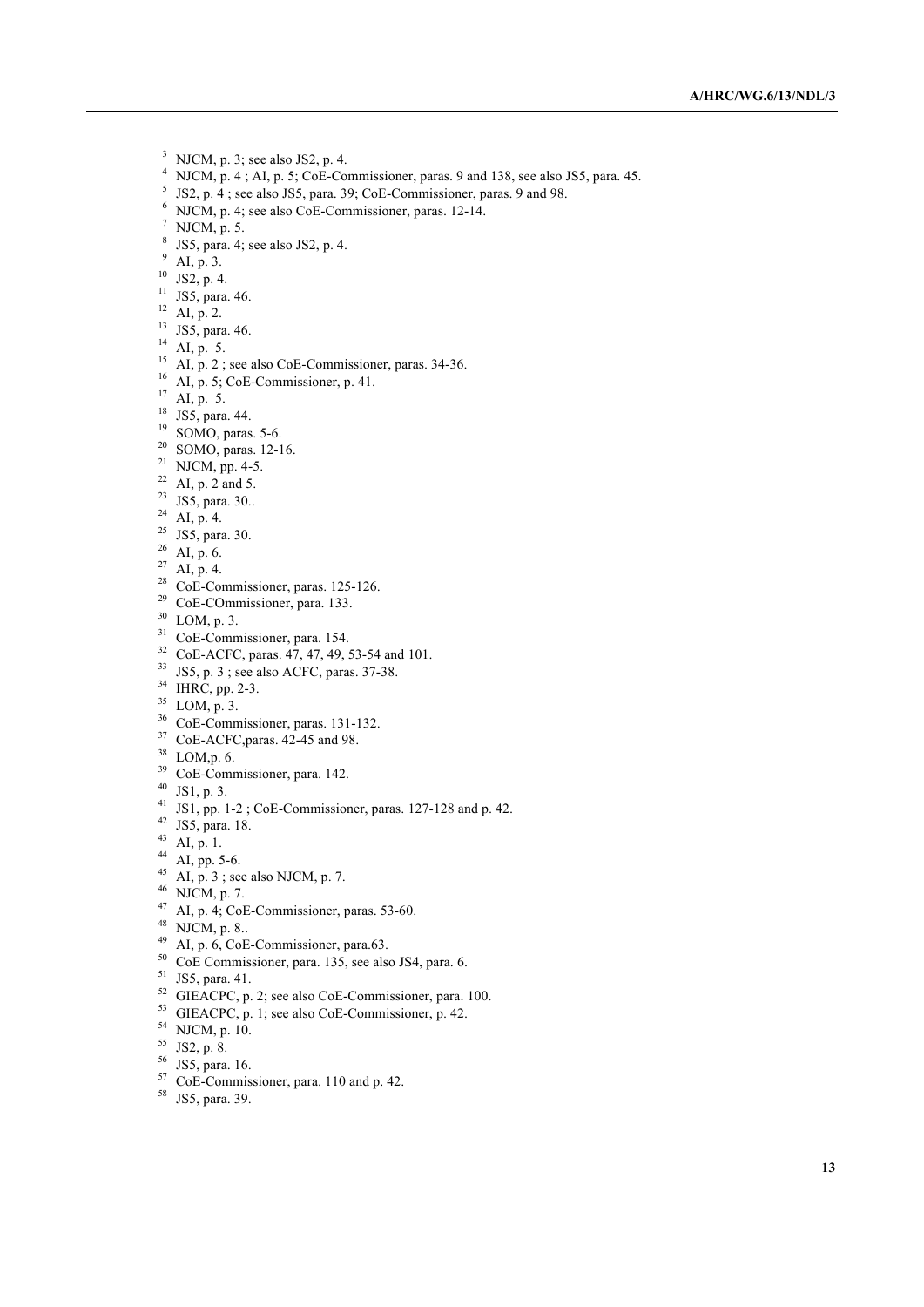$^{59}$  JS2, p. 4. ; NJCM, p. 10<br> $^{60}$  CoF para 115

- CoE, para. 115.
- JS2, p. 5.
- CoE, para. 120.
- LOM, p. 5.
- JS2, p. 5.
- JS4, para. 16.
- JS1, p. 3; see also CoE-Commissioner, para. 145.
- JS4, para. 17, see also JS1, p. 3.
- JS4, paras. 23 (k) and 23(l).
- CoE-Commissioner, para. 155.
- CoE, para. 163.
- BOF, paras 16-22.
- JS5, paras. 32-33; see also LOM, p. 4.
- JS1, p. 4-5; JS4 ,para. 15.
- NJCM, p. 5-6; see also CoE-Commissioner, para. 134.
- NJCM, p. 6.
- JS5, paras. 36-37.
- CoE-ECSR, p. 6 and 10.
- JS5, para. 34.
- JS2, pp. 5-6.
- JS4, paras. 9-10.
- LOM, para. 5.
- JS1, p. 4.
- NJCM, p. 9; see also JS2, p. 3 and CoE-ACFC, paras. 54-55.
- LOM, p. 4.
- CoE-ACFC, para. 57.
- NJCM, p. 9; JS2, p. 6.
- NJCM, p. 9, AI, p. 3; JS2, p. 3; JS5, paras. 42-43.
- AI, p. 5.
- JS4, para. 8.
- JS1, p. 2.
- JS3, pp. 2-3.
- JS3, pp. 5-8.
- JS3, p. 9.
- <sup>94</sup> CoE-Commissioner, para. 139.
- JS4, para23.
- JS3, pp. 9-11.
- C0E-Commissioner, para. 151.
- CoE-ACFC, paras. 21-22.
- C0E-Commissioner, para. 152.
- <sup>100</sup> CoE-ACFC, paras. 46-51 and 99.
- CoE-ACFC, para. 114.
- NJCM, p. 8; AI, p. 6.
- NJCM, p. 7.
- JS5, para. 9.
- NJCM, pp. 9-10.
- JS5, para. 40; see also JS2, p. 6.
- JS2, p. 7.
- 
- NJCM, p. 8; see also CoE-Commissioner, paras. 77-78.
- <sup>109</sup> LOM, p. 5, CoE-Commissioner, paras. 77-86.
- CoE Commissioner, Section XXII, para. 15.
- LOM, p. 5.
- $^{112}$  AI, p. 1.
- $113 \overline{JS1}, p. 5.$
- JS5, p. 23.